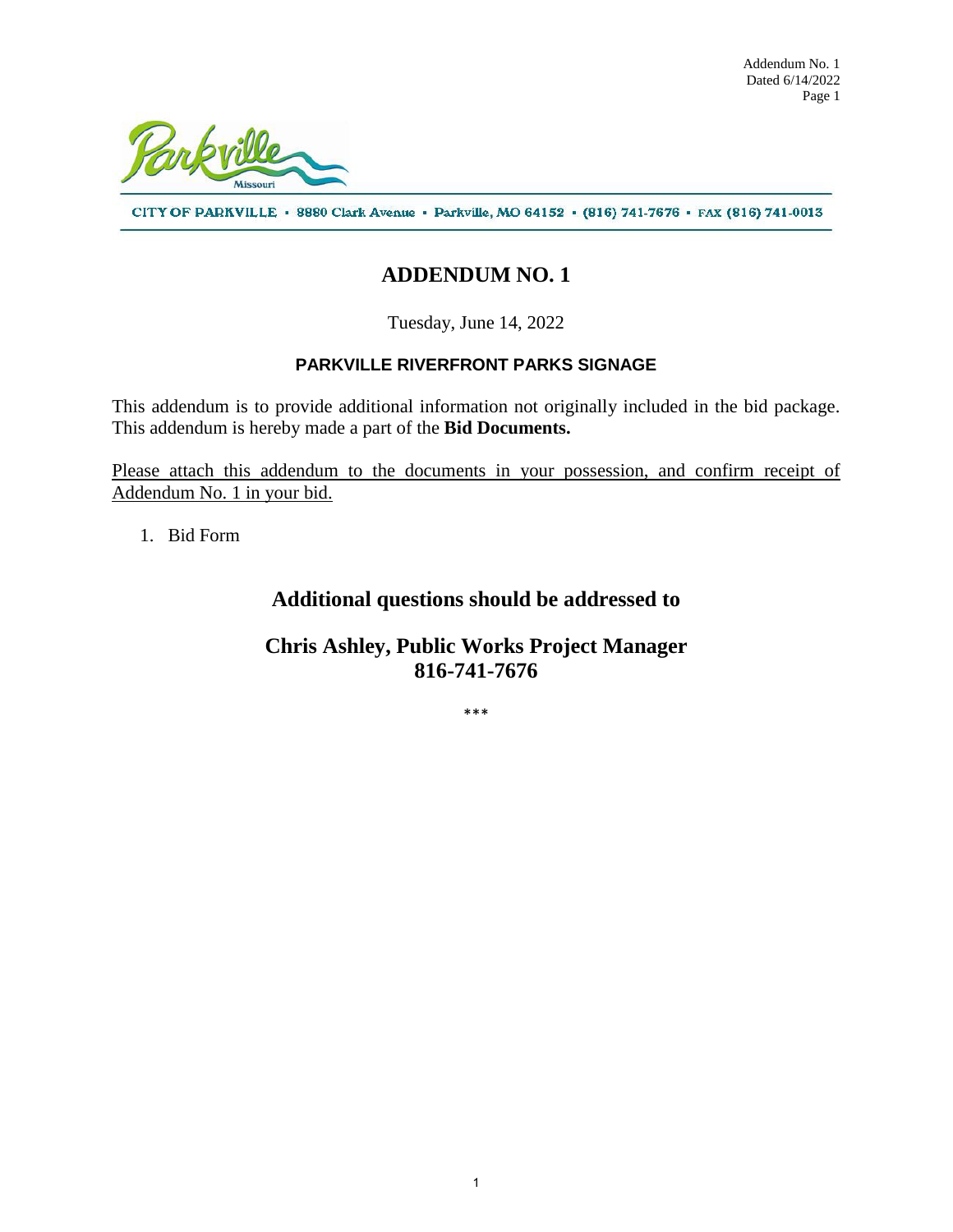#### **BID FORM**

#### **(UNIT PRICE)**

### **PARKVILLE RIVERFRONT PARKS SIGNAGE**

#### **FOR**

#### **CITY OF PARKVILLE, MISSOURI**

Submitted By: \_\_\_\_\_\_\_\_\_\_\_\_\_\_\_\_\_\_\_\_\_\_\_\_\_\_\_\_

To: City of Parkville, Missouri:

THE UNDERSIGNED BIDDER, having examined the Instructions to Bidders, Contract Forms, Drawings, Specifications, General Conditions, Special Conditions, and other related Contract Documents referred to herein, and any and all Addenda thereto; the location, arrangement, and construction of existing railways, highways, streets, roads, structures, utilities, and facilities which affect or may be affected by the Work; the topography and condition of the site of the Work; and being acquainted with and fully understanding (a) the extent and character of the Work covered by this Bid Form; (b) the location, arrangement, and specified requirements of and for the proposed structures and miscellaneous items of Work appurtenant thereto; (c) the nature and extent of the excavations to be made, and the type, character and general condition of the materials to be excavated; (d) the necessary handling and re-handling of excavated materials; (e) all existing and local conditions relative to construction difficulties and hazards, labor, transportation, hauling, trucking and rail delivery facilities; and (f) all local conditions, laws, regulations, and all other factors and conditions affecting or which may be affected by the performance of the Work required by the Contract Documents.

HEREBY PROPOSES and agrees, if this Bid is accepted, to enter into agreement in the form attached hereto, and to perform all Work and to furnish all required materials, supplies, equipment, tools and plant; to perform all necessary labor; and to construct, install, erect and complete all Work stipulated in, required by, in accordance with the Contract Documents and other terms and conditions referred to therein (as altered, amended, or modified by any and all Addenda thereto) at the prices set forth in the following Schedule of Prices.

Bidder hereby agrees to commence Work under this Contract on the thirtieth day after the Effective Date of the Agreement or, if a Notice to Proceed is given, on the day indicated in the Notice to Proceed. A Notice to Proceed may be given at any time within thirty days after the Effective Date of the Agreement. The Bidder agrees to fully complete all Work within the time frame as provided for in the Agreement.

[Bidder further agrees, if the Bid is accepted, to pay as an agreed amount of liquidated damages at the rate of **\$100.00** per day, as provided in the Agreement, General Conditions, and Special Conditions.]

Bidder accepts the provisions of the Instructions to Bidders regarding disposition of Bid Security.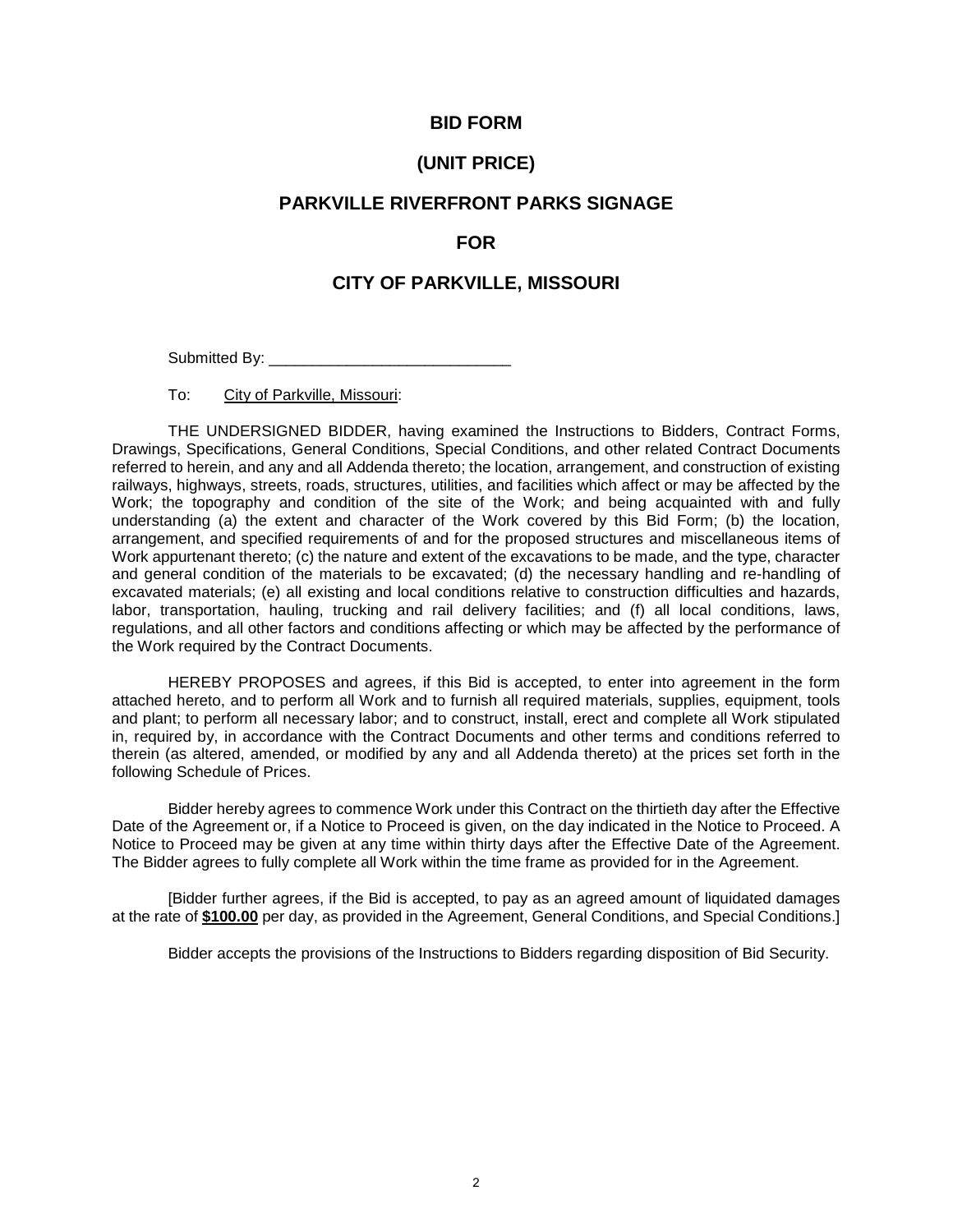Bidder acknowledges receipt of the following Addenda, which have been considered in the preparation of this Bid:

| No. | alcu. |  |
|-----|-------|--|
| No. |       |  |

Bidder lists in the space provided below the names of the manufacturers and suppliers of materials or equipment whose items are named or specified in the Bidding Documents, including all Addenda, which the Bidder proposes to furnish and agrees that prices shown on the Bid Form are based on each item named below. Upon award of the Contract, the named material or equipment shall be furnished. Substitutions will be permitted only if permitted by the City in accordance with the requirements for Substitutions in the Contract Documents.

Proposed Subcontractors Scope of work

Proposed Equipment Manufacturers **Equipment supplied** 

Failure to furnish all information requested below may be cause for rejection of the Bid.

Bidder agrees, if the Bid is accepted, to perform all the Work described in the Contract Documents, including all Addenda, for the prices set forth in the "Schedule of Prices" presented below for each Section of the Work. In case of a discrepancy between the Unit Price and the Extension Figure, the Unit Price shall be considered to be the Bid.

Note: If this project contains multiple sections of Work, as noted below, bidders must enter a bid for at least one individual section. Bidders are not required to bid on all sections. If Bidder enters a price for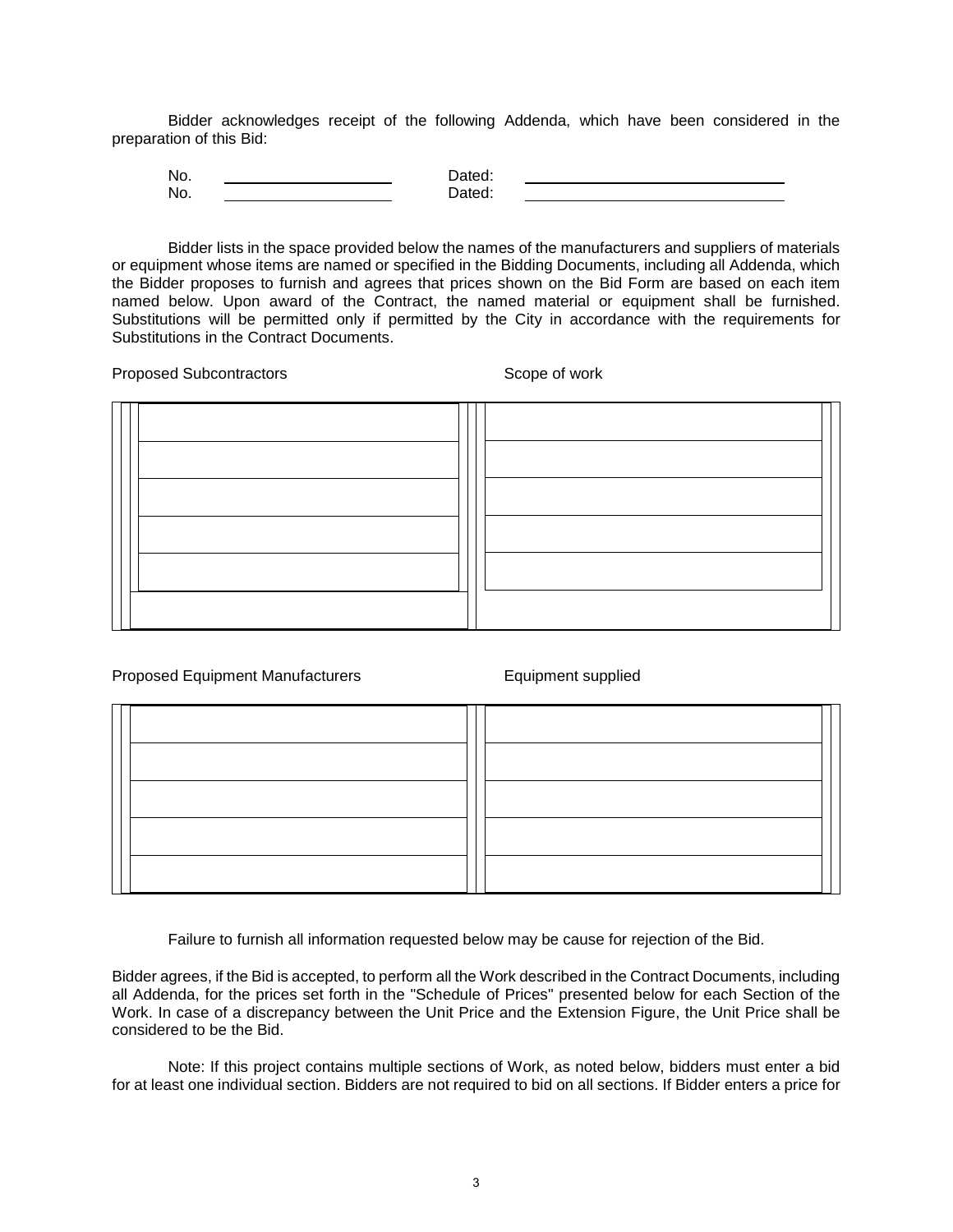all sections together, he must also enter a price for each section individually. However, the price entered for all sections together need not equal the sum of the individual bid prices for each section.

#### TOTAL BASE BID PRICE (IN WORDS AND FIGURES)

|                | Dollars & no/cents                                        |                        |            |                            |  |  |
|----------------|-----------------------------------------------------------|------------------------|------------|----------------------------|--|--|
|                | (Words)                                                   |                        |            | (Figures)                  |  |  |
| Item Number    | Description                                               | <b>Estimated Units</b> | Unit Price | <b>Total Item</b><br>Price |  |  |
| 1              | <b>Primary Monument Signage</b>                           | 1                      |            |                            |  |  |
| 2              | Secondary Monument Signage<br><b>English Landing Park</b> | 1                      |            |                            |  |  |
| 3              | Secondary Monument Signage<br>Platte Landing Park         |                        |            |                            |  |  |
| $\overline{4}$ | <b>Vehicular Directional</b>                              | 5                      |            |                            |  |  |
| 5              | <b>Pedestrian Directional</b>                             | 5                      |            |                            |  |  |
| 6              | Kiosk                                                     | $\overline{2}$         |            |                            |  |  |
|                |                                                           |                        |            |                            |  |  |

Award shall be based on the City's evaluation of prices and other factors affecting the responsibility and responsiveness of Bidders. The City reserves the right to award all, some or none of the items identified above to the successful bidder.

The undersigned hereby agrees that this bid shall be good and may not be withdrawn for a period of thirty (30) **calendar days** after the scheduled closing time for receiving bids.

The undersigned hereby agrees to enter into Contract on the attached Agreement Form within fifteen (15) consecutive calendar days from the receipt of Notice of Award from the City's acceptance of this Bid, and to complete said Work within the indicated number of consecutive calendar days from the Effective Date of the Agreement, or if a Notice to Proceed is given, from the date indicated in the Notice to Proceed.

Bidder has submitted with this Bid its Bid Security as required by the Instructions to Bidders. Bidder further understands that, if the City has specified in the Instructions to Bidders that Performance and Payment Bonds are required, that the Bidder's failure to submit them on the forms provided and in compliance with all requirements may result in rejection of this Bid.

#### **Performance and Payment Bonds are required for this Project**.

If this Bid is accepted and should Bidder for any reason fail to sign the Agreement within fifteen (15) consecutive calendar days as above stipulated, the Bid Security which has been made this day with the City shall, at the option of the City, be retained by the City as liquidated damage for the delay and expense caused the City, but shall not be deemed to limit the Bidder's liability for all of the City's damages;; but otherwise, it shall be returned to the undersigned in accordance with the provisions set forth in the Instructions to Bidders.